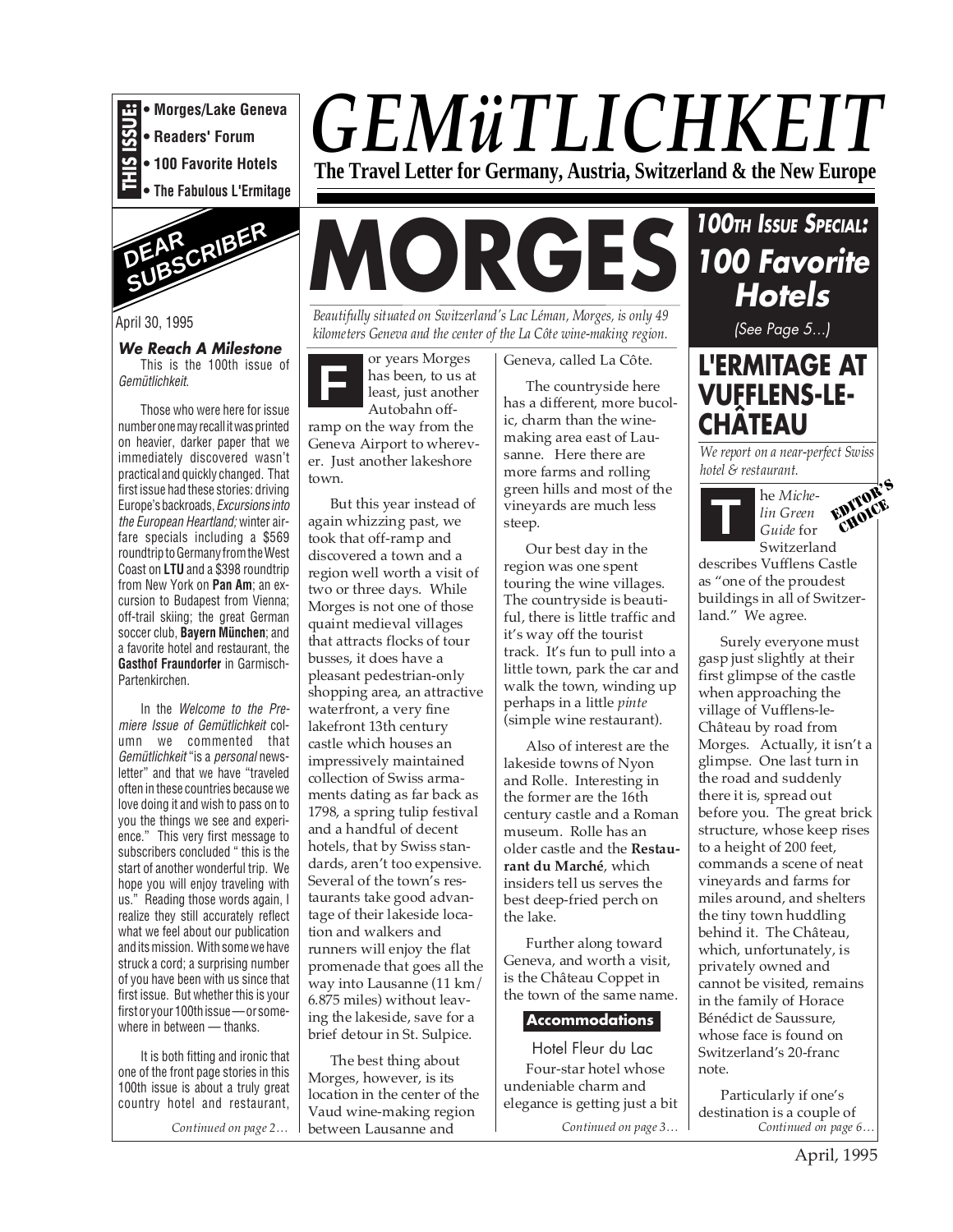#### *DEAR SUBSCRIBER Continued from page 1*

**L'Ermitage** near Morges on Lac Léman (Lake Geneva). Fitting because, considered together, the restaurant and hotel together equal anything we have ever reviewed. Ironic because the dollar's weakness, coupled with the strength of the Swiss franc, makes it frightfully expensive. In late 1986 and early 1987, places like this were affordable to perhaps half our readers. Today, judging by your phone comments and letters, only about one in 10 are willing to spend the money required to both sleep and eat at L'Ermitage. In our second 100 issues we'll spend more time and effort researching modest accommodations than we did in the first 100. Next month we'll get going on that second 100, in the meantime, read on...

#### **The Swiss Franc**

We are just back from a 10-day trip to Switzerland, full of impressions and eager to tell you what we found. You'll be getting it all in several reports over the next few months.

But first we must discuss a crucial subject, the rate of exchange between the dollar and the Swiss franc. The reality of a dollar that fetches only 1.1 francs has to be dealt with when planning a trip to Switzerland. (For those who have trouble quickly converting Swiss francs to dollars, there is one small advantage to this rate. Just assume that price in the store window or on the menu is in dollars and that you get a 10% discount.)

Though a low dollar costs them the most, those whose everyday travel style is five-star will no doubt simply shut their eyes and swallow hard at check signing time. At the other end of the spectrum, the traveler who lives close to the land, eating out of a backpack and staying in private homes or hostels where bathrooms are shared, won't be too much affected either. His or her per night room costs will be up \$8 to \$10 over last year and food costs will increase perhaps another \$6- \$8. Still, that \$15 to \$20 per day is a substantial increase for a budget traveler who has little alternative other than avoiding the country.

Those of us in the middle have more options.

• An obvious money saver is to step down in hotel and restaurant categories. This trip we spent a greater portion of our time than ever before looking for inexpensive accommodations. In the city, expect to pay \$90 to \$110 or more for a double room with toilet and shower in a private home. In a city such as Lausanne, Geneva or Montreux, you will look long and hard for a room with a toilet and shower in an acceptable one-star hotel, for less than \$115.

• Look for unpretentious restaurants with bare wooden tables and local clientele. Those with linen tablecloths and customers who carry guide books and cameras will invariably be more expensive. Scout out restaurants in the middle of the afternoon. The kind that have a table of card players and one or two ruddy-faced patrons whiling away the afternoon over a beer often have good food at low prices. That's the place to return to in the evening.

To travel in Switzerland these days we're going to have to change our ways.

• Get out of the city and into the country where hotels and restaurants are less expensive and parking is free. Treat the minibar in your hotel room as though it's rigged to explode if opened.

• Become a grocery store shopper. Buy your wine, beer and soft drinks there. Buy bread, cheese, meat and pre-made salads and eat picnic lunches.

• Rent a small car. The Opel Corsa is a great little car — lots of Swiss drive them — and will easily handle two people and a moderate amount of luggage. It also gets great gas mileage.

• My very best advice for beating the exchange rate in Switzerland is to rent an apartment. We saw some absolutely lovely chalets in Leysin in the Vaudois Alps (30 minutes from Montreux, 45 from Lausanne, an hour and half from Geneva) that rent for from 650 Sfr. (\$585) per week for a studio in

 $\mathbb{R}$ 

low season to 1500 Sfr. (\$1350) in the highest season for a stunning three-room, two-bath, twolevel apartment that will accommodate at least six persons. Each of these units, from the smallest to the largest, was constructed of top quality materials. The gleaming blond wood walls and slanted beam ceilings look terrific — and smell even better. Kitchens and baths are beautifully lit and equipped with the finest fixtures and appliances. Many units have spacious balconies with wonderful views. You'll hear more in an upcoming report on Leysin, but for now you can make rental inquires through the **Leysin Parc Hotel**, CH-1854, Leysin, phone 025/342034, fax 025/342011. This is an enthusiastic "Editor's Choice."

#### **Good Hotel Deal**

The 50 Sofitel hotels in Europe, including those in Germany, Austria and Switzerland, are currently offering excellent rates guaranteed in U.S. dollars. The cost per room per night is \$118 to \$138, including breakfast. Compare, for example, the \$138 rate at the four-star Sofitel in Zürich, 500 meters from Bahnhof with the hotel's rack rate of 250 to 350 Sfr. (\$221-\$309). Call 800- 763-4835 to book.

#### **German Train Deal**

We got a call from Jerry Elenz of Michigan City, Indiana, regarding our item last month that in Germany it is now possible to travel the country on local trains for an entire weekend for 15 DM (\$11). Mr. Elenz reports the special fare, which applies only to second class travel, is so popular that, in his words, "they can't get the doors shut." He says he rode from Augsburg to Munich (68 km/42 miles) and at some stops along the way there was simply no room to take on additional passengers. With time the novelty of this incredibly low fare may wear off somewhat, but for now those who plan to take advantage of the fare should prepare to have lots of company.

#### **Misteak**

Last month we published a letter about a part of Germany we incorrectly spelled as "Schwabia." Of course, it is Swabia.M

*GEMüTLICHKEI* **The Travel Letter for Germany, Austria, Switzerland & the New Europe Vol. 9, No. 4 April, 1995**

**Consulting Editor:**<br>Subscription Dept:.

**Editor & Publisher:** Robert H. Bestor, Jr. **Associate Editors:** Elizabeth Schiller, Bruce Woelfel **C. Fischer, R. Holliday**<br>Paul T. Merschdorf **Design & Composition:** Paul T. Merschdorf **Consulting Editor:** Paul T. Merschdorf **Consulting Editor:** Paul Thomas P. Bestor Andy Bestor, K. Steffans

**Gemütlichkeit** (ISSN 10431756) is published monthly by UpCountry Publishing, 2892 Chronicle Avenue, Hayward, CA 94542. TOLL FREE: 1-800/521- 6722 or 510/538-0628. FAX: 510/582-8296. Subscriptions are \$67 per year for 12 issues. While every effort is made to provide correct information in this publication, the publishers can make no guarantees regarding accuracy. Second-class postage paid in Hayward, CA.

**POSTMASTER: SEND ADDRESS CHANGES TO:** Gemütlichkeit, 2892 Chronicle Ave., Hayward, CA 94542

#### **HOTEL RESTAURANT RATING KEY**

**Rating Category Scale** Unacceptable 0 - 3<br>Adequate 4 - 7 Adequate 4 - 7<br>Average 8 - 11 Average Above Average 12 - 15 Excellent 16 - 20

#### **Hotel Rating Criteria** People/Service 30% Location/Setting 15% Guestrooms 30% Public rooms 5%

Facilities/Restaurant 20%

#### **G** By virtue of location, decor, **Restaurant Criteria**

Food 65% Service 20% Atmosphere 15%

pleasant establishment. **\$** Offers significant value.

special charm, warmth of management, or combination thereof, an especially

**Special Designations**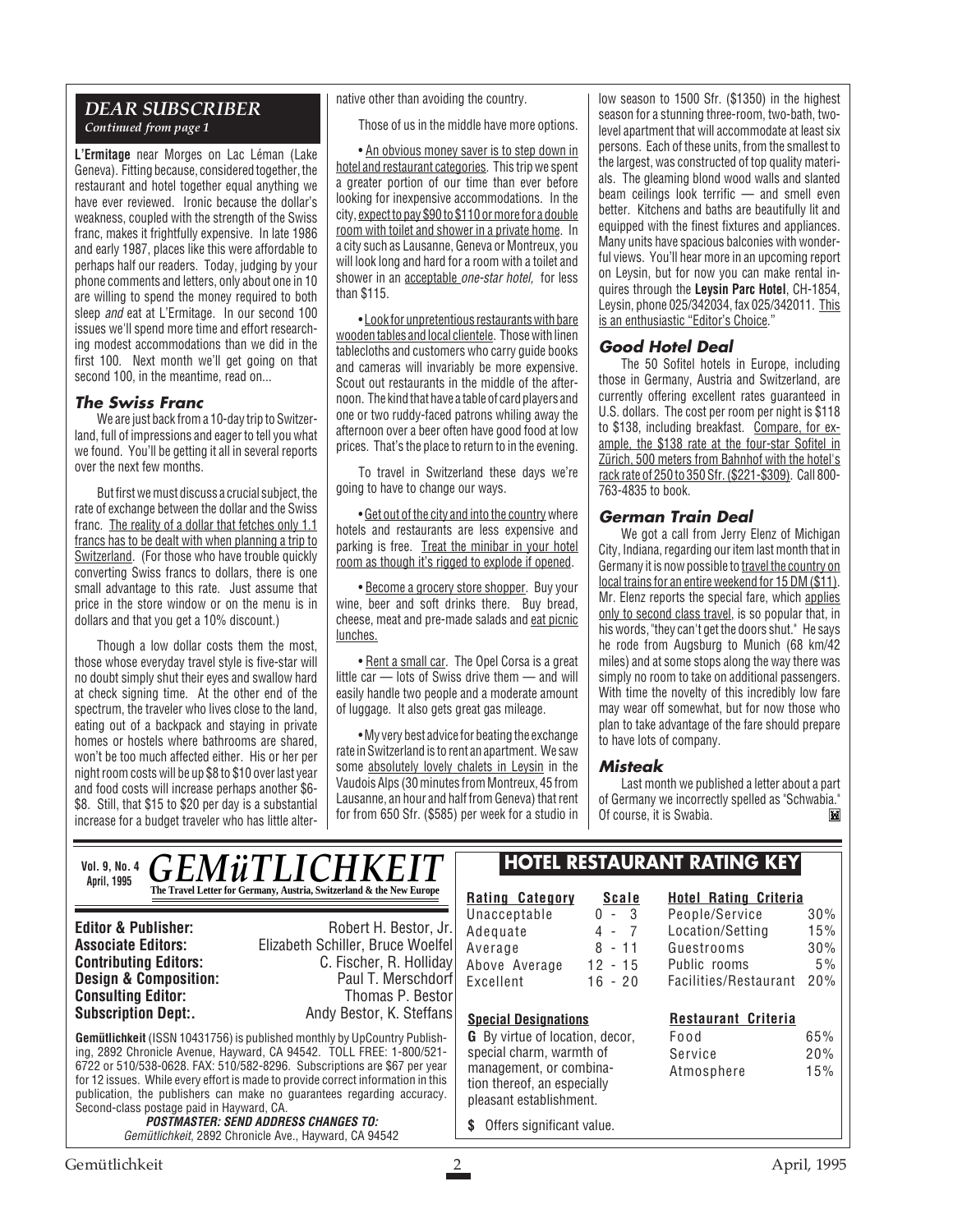#### *MORGES Continued from page 1*

frayed around the edges. Fine location just outside of town on the lake with access to 20 km of paved lakeside walking/running path. Beautiful lakeside garden used by hotel for outdoor barbecues in summer. No two rooms are alike. Recommend Number 63. Number 44 good for disabled. Noted for its "table" and wine cellar. Menu changes monthly. Piano every evening except Sunday. Some nice touches like the neverempty basket of fresh apples in the lobby. Huge buffet breakfast. M. Schelbert speaks excellent English, is very friendly and slightly eccentric.

#### **Address:** Hotel

Fleur du Lac, Quai du Mont-Blanc, CH-1110, Morges **Phone:** 021/802 4311 **Fax:** 021/802 3474 **Location:** Morges outskirts, on the lake **Guestrooms:** 30 rooms, no two the

same, all with hair dryer, safe, trouser press and cable TV

with CNN. Each room supplied with toiletries but they are not free. **Proprietor:** Elsbeth & Rodolphe Schelbert **Prices:** Singles 126 to 198 Sfr. (\$112- \$175), doubles 162 to 308 Sfr. (\$143- \$273) **Facilities:** Beach, boat dock, terrace overlooking lake, garden **Credit Cards:** All **Disabled:** Yes **Closed:** Never **Parking:** Free Rating: ABOVE AVERAGE  $15/20$ 

#### Hotel du Mont-Blanc

Good modern hotel on the lake with average restaurant. Very pleasant, raised outdoor terrace optimizes lakeside location and view. A threestar hotel with some four-star amenities. Some air-conditioned rooms. We especially like Numbers 502 and 412. Best Western (800-538-1234)

quoted 185 Sfr. (\$164) for a "standard" twin-bedded room in July. Their quote for a lakefront twin was 200 Sfr. (\$176). A call direct to the hotel yielded July prices ranging from 163 Sfr. (\$144) to 210 Sfr. (\$186).

A recounting of our simple dinner in the hotel's pleasant **Restaurant Le Pavois** is a good indication what the dollar buys these days in Switzerland. After our bacchanal at L'Ermitage (see column four, page one) we were looking for something decidedly more downscale. The Brasserie-style Le Pavois was chosen after a brief look at the other restaurants in the town center. It seemed the most active (an empty or near-empty restaurant is a bad sign) and inviting,

#### **MORGES**

**Population:** 13,900 **Altitude:** 1240 feet

#### **Tourist Office**

Office du Tourisme Place du Casino 1. CH-1110 Morges. Phone 021/801 3233. Fax 021/801 3130

too much for an very ordinary meal. Three-tenths of a liter of Dôle was 9 Sfr. (\$8).

**Address:** Hotel du Mont-Blanc, Quai du Mont-Blanc, CH-1110, Morges **Phone:** 021/802 3072 **Fax:** 021/802 5122 **Location:** Central, on the lake

> **Guestrooms:** 46 total, all 5th floor rooms and some on 4th floor are airconditioned. Hair dryers, complimentary toiletries and satellite TV with CNN

**Proprietor:** Family Heppel **Prices:** Singles 100 to 145 Sfr. (\$88-\$128), doubles 145 to 210 Sfr. (\$128-\$186)

**Facilities:** Restaurant, café **Credit Cards:** All **Disabled:** Not suitable **Closed:** Never **Parking:** Limited, 8 Sfr. (\$7) per day **Comments:** Best Western hotel, USA booking number 800-538-1234 **Hotel Rating: ABOVE AVERAGE 14/20 Restaurant Rating:** AVERAGE 9/20

*Continued on page 4…* Hotel de la Courrone Best value among hotels reviewed this issue. Clean, comfortable, nicely decorated guestrooms. We liked Number 403 with couch in separate sitting area for 138 Sfr. (\$122) in low season. Part of **MinOtel** chain. Book in the U.S. (800- 336-4668) and pay \$106 per night for a double, plus a 15 Sfr. (\$13) per room, per night supplement. Dollar price in dollars guaranteed all summer, but MinOtel booking may not be a good deal if dollar rises vs. Swiss franc. EDITOR'S CHOICE



with a view of the harbor; high, wide windows; tile floor; recessed lighting; paneled walls; a candle on each table and cloth napkins. Entrees of *Émincé*

*de Veau Zürichoise* (chopped veal in brown sauce) with *Rösti,* and *Medallions du Porc* with tagliatelli and vegetables, were satisfying enough but far from great renditions of these familiar dishes. In both, the meat was too dry. We suspect microwave or a reheat job. The mixed salad, however, with sliced cucumbers, shredded carrots, corn, quartered eggs and tomatoes, topped by the "national" dressing (a creamy vinaigrette), was very good as were the tagliatelli and the carrots, turnips and zucchini served with the pork. The *Rösti* disappointed. Two mighty chocolate sundae, strawberry sundae-style desserts made for a strong finish. The total for two, including the desserts at 9.50 Sfr. (\$8.40) apiece, but not including beverages, came to 93.5 Sfr. (\$83),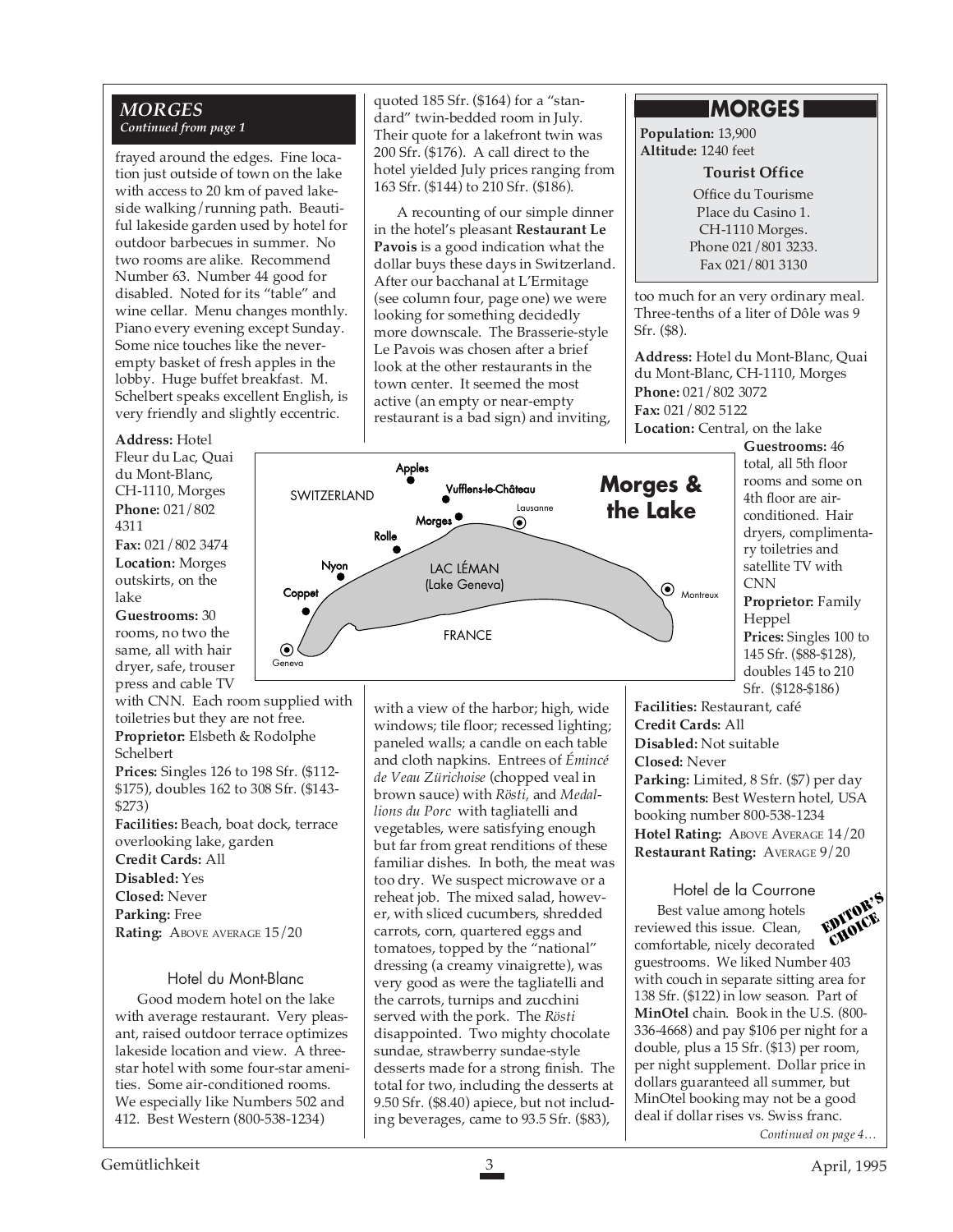#### *MORGES*

*Continued from page 3*

**Address:** Hotel de la Courrone, Grand-Rue 88, CH-1110, Morges **Phone:** 021/803 2016 **Fax:** 021/803 12 97 **Location:** Central, on pedestrian-only street **Guestrooms:** 34 total, all doubles or triples, with hair dryers, safes and cable TV. **Proprietor:** Philippe Thuner **Prices:** Singles 88 to 118 Sfr. (\$78- \$104), doubles 128 to 168 Sfr. (\$113- \$149) **Facilities:** Restaurant, outdoor café **Credit Cards:** All **Disabled:** Not suitable **Closed:** Never Parking: Free on street 6 p.m to 10 a.m. **Rating:** ABOVE AVERAGE 13/15 **\$**

#### L'Hôtel de Savoie

Simple hotel under new management. Guestrooms are clean, bathrooms small (no toiletries, soap only). For a larger room ask for Number 15. Number four is a good-sized single. Note fish tank in café. New owner says he is ready to deal on room rates. Better than average value.

**Address:** L'Hôtel de Savoie, Grand-Rue 7, CH-1110 Morges **Phone:** 021/801 2155 **Fax:** 021/801 0329 **Location:** Central **Guestrooms:** 14 rooms with TV (no cable), radio and direct dial phone. **Proprietor:** M. Thierry, Mme. von Känel **Prices:** Singles 70 Sfr. (\$62), doubles 100 Sfr. (\$89), triples 120 Sfr. (\$106) **Facilities:** Restaurant, outdoor café **Credit Cards:** Visa, Mastercard **Disabled:** Not suitable **Closed:** Never (restaurant closed Sundays) Parking: Free on street 6 p.m to 10

a.m. **Rating: AVERAGE** 9/20

Auberge de la Couronne In the quiet, picturesque wine village of Apples, about seven kilometers from Morges. Very good for quiet, relaxing first night stop out of Geneva airport. Best known as Michelin one-star restaurant but has recently added five spacious guestrooms offering good quality and value. Number four is "duplex" on two levels; bedroom upstairs, large sitting room with sofa and two easy chairs downstairs. Small drawback: toilet and shower are downstairs. Number one is an even better deal; large double on one level for 115 Sfr. (\$102). Try the café for less expensive meals.

**Address:** Auberge de la Couronne, CH-1143, Apples **Phone:** 021/800 3167 **Fax:** 021/800 5328 **Location:** Village center Guestrooms: Five total, some on two levels, all with cable TV, minibar and direct dial phone **Proprietor:** Claude Joseph **Prices:** Singles 100 Sfr. (\$88), doubles 115 to 150 Sfr. (\$102-\$133) **Facilities:** Michelin one-star restaurant, café. No lift **Credit Cards:** All **Disabled:** Not suitable **Closed:** First week January, three weeks starting last week of July **Parking:** Free **Rating:** ABOVE AVERAGE 13/15 **\$**

#### **Other Accommodations**

**Hotel Tête Noire** at Grand Rue 94 in Rolle (phone 021/825 2251, fax 021/825 3962) is a two-star that offers acceptable rooms but at too high a price: 80 to 90 Sfr. (\$71-\$80) for singles and 100 to 130 Sfr. (\$88 to \$115) for doubles. Auberge de la Couronne (see above) at similar prices is far better.

The Nyon Tourist Office suggests these lower priced establishments:

**Motel Le Léman** in Commugny (near Coppet), phone 022/776 2521, fax 022/ 776 0178, singles 65 to 75 Sfr. (\$58-\$66), doubles 90 to 100 Sfr. (\$80).

**Motel de l'Aérodrome** in Prangins (two km from Nyon), phone 022/361 0055, fax 022/361 0533, singles 95 Sfr. (\$84), doubles 115 Sfr. (\$102).

**Auberge de la Réunion** in Coinsins (10 km north of Nyon), phone

022/364 2301, fax 022/364 6690, singles 75 to 85 (\$66), doubles 110 to 130 Sfr. (\$97-\$115).

In addition, **M. Michel Manini**, in Mollens (about 14 km northwest of Morges, beyond Apples) offers room and breakfast for one person with private toilet and shower for 35 Sfr. (\$31). For two persons the price is 55 Sfr. (\$49).

#### **Morges Notes**

• Richard Maier makes wonderful chocolate and other sinful things at **Maier**, a Confiserie-Pâtissere-Glacerie and Tea Room at 60 rue Louis-de-Savoie, CH-1110 Morges. As an indication of quality, though 90% of M. Maier's chocolate is sold from this modest store front, he does distribute to a small list of clients including the **Hotel Beau Rivage Palace** in Lausanne. Visitor tours may be arranged through the Morges tourist office, across the street from Maier.

• The late film actress **Audrey Hepburn** lived in the town of Tolochenaz, about a mile west of Morges. She is buried there. Her simple grave is in a small, roadside cemetery near her home. Here's how to find it: from the traffic roundabout on Rue de la Gare across from the railway station, follow the Geneva signs under the overpass and west toward Geneva. Shortly after the Vufflens turnoff is a sign pointing right toward Tolochenaz. Bear right and in a few hundred yards you will see a small cemetery on the right. From the grave site look west along the road toward Geneva. On the right side about 500 yards down the road is a barn. The Hepburn residence is across the road from the barn. The home is still occupied by members of her family. Be discreet.

• The wine region near the lake between Lausanne and Geneva is know as **La Côte**. Basic information about these vineyards is contained in a booklet that has an English version titled *Guide to the Vaudois Vineyards.* It contains suggested walking tours of both the vineyards of La Côte and

*Continued on page 8…*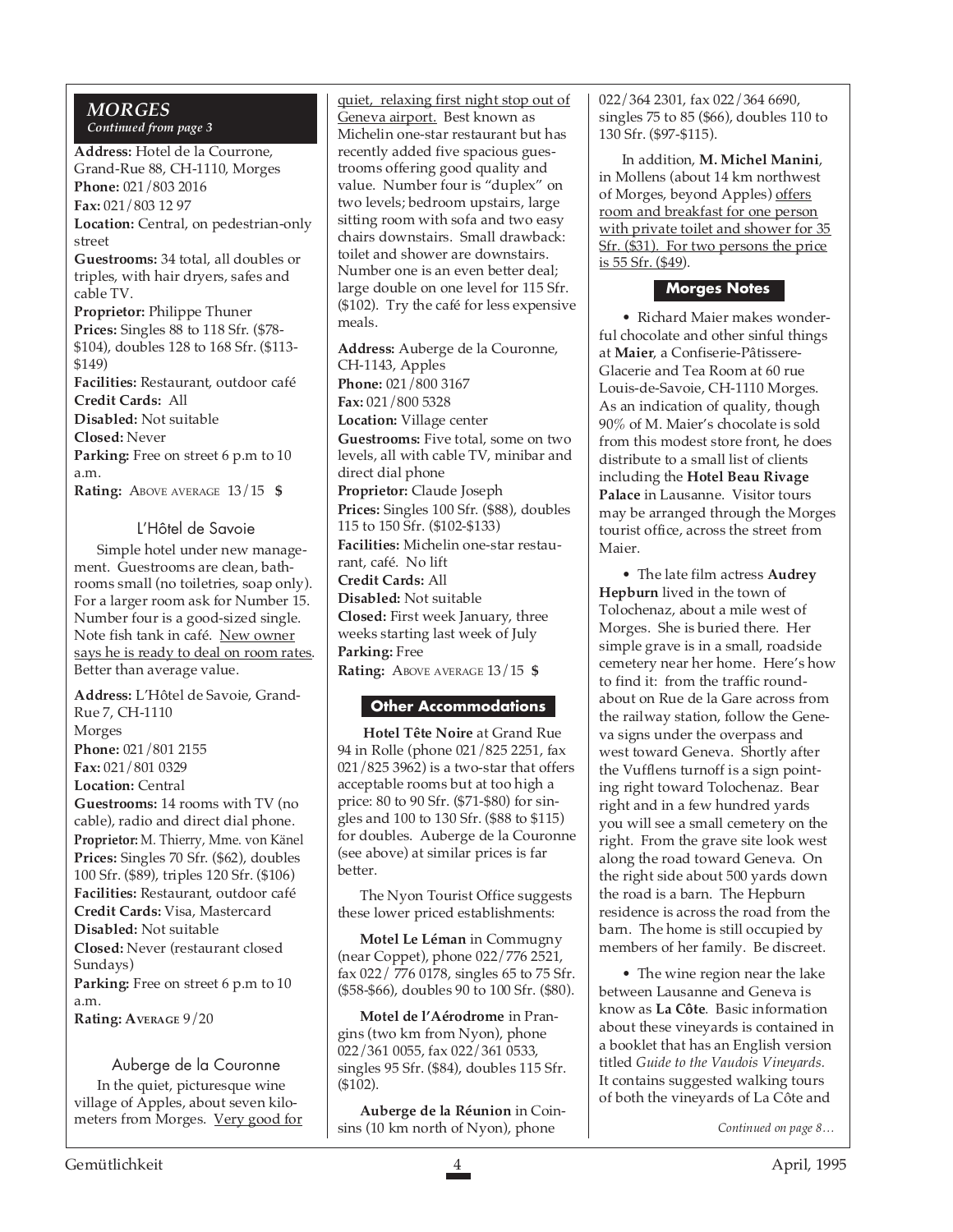## **100th Issue Special...**

### **100 FAVORITE HOTELS**

*Here, in alphabetical order by country , by city and by establishment, are the 100 hotels we liked the best over our first 100 issues.*

#### **Austria**

**Landhaus Hubertushof**, Puchen 86, A-8992, Altaussee/Steiermark, phone 06152/71280, MOD

**Grüner Baum**, Kotschachtal, A-5640, Badgastein, phone 06434/25 160, fax 06434/25 16 125, EXP

**Haus Hirt**, An der Kaiser Promenande, A-5640, Badgastein, phone 06434/2797, fax 0634/279748, MOD-EXP

**Villa Solitude**, Kaiser Franz Josef Str. 16, A-5640, Badgastein, phone 06434/ 5101/5102, fax 06434/5101 3, EXP

**Der Bär**, A-6352, Ellmau, 05358/2395, fax 05358/23 95-56, EXP

**Erzherzog Johann**, Sackstrasse 3-5, A-8010, Graz , 0316/81 16 16, fax 0316/81 15 15, MOD

**Schlossberg Hotel**, Kaiser Franz-Josef-Kai 30, A-8010, Graz, 0316/80 70 0, fax 0316/80 70 160, MOD-EXP

**Golf-Hotel Ramushof**, Ried-Ecking 16, A-6370, Kitzbühel, 05356/52 52, fax 05356/5252 49, MOD-EXP

**Haus Christophorus**, Marchfeldgasse 3, A-6370, Kitzbühel, phone 05356/27 83, fax 05356/27 85, MOD

**Romnatik Hotel Tennerhof**, Griesenauweg 26, A-6370, Kitzbühel, phone 05356/31 81, fax 05356/ 36 36 70, EXP

**Seehof am Mondsee**, A-5311 , Loichbichl Am Mondsee, phone 06232/50 31, fax 06232/50 31 51, EXP

**Kohlmayer**, A-5562 , Obertauern, phone 06456/282, fax 06456/282, MOD-EXP

**Schloss Haunsperg**, A-5411 , Obralm Bei Hallein, phone 06245/80 662, fax 06245/8560, MOD-EXP

**Pension Wolf**, Kaigasse 7, A-5020 , Salzburg, phone 0662/84 34 530, fax 0662/84 24 23, MOD

**Trumer Stube**, Bergstrasse 6, A-5020, Salzburg, phone 0662/74776, fax 0662/ 74326, MOD

**Gartenhotel Tümmlerhof**, A-6100 , Seefeld, phone 05212/2571-0, fax 05212/2571104, MOD-EXP

**Larchenhof**, A-6100 , Seefeld, phone 05212/2383, EXP

**Schloss Plankenwarth**, A-8113 , St. Oswald bei Graz, phone 03123/2838, fax 03123/28 38 18, MOD

**Mader**, Stadtplatz 36, A-4400, Steyr, phone 07252/23358, fax 07252/233506, MOD

**Kaiserin Elisabeth**, Weihburgasse 3, A-1010, Vienna, phone 01/51 526, fax 01/51 5267, MOD-EXP

**König von Ungarn**, Schulerstrasse 10, A-1010, Vienna, phone 01/51 58 40, fax 01/51 58 48, MOD-EXP

**Pension Altstadt**, Kirchengasse 41, A-1070, Vienna, phone 01/526 33 99 0, fax 01/523 49 01, MOD-EXP

**Pension Aviano**, Marco d'Avianogasse 1, A-1010, Vienna, phone 01/512 83 30, fax 01//5337096, MOD

**Römischer Kaiser**, Annagasse 163, A-1010, Vienna, phone 01/512 7751, fax 01/512 775113, EXP

**Sacher**, Philharmonikerstr. 4, A-1015, Vienna, phone 01/5-14-56, fax 01/51- 45-78-10, EXP

**Jagdschloss Graf Recke**, A-5742 , Wald im Pinzgau, phone 065/65-64-17, MOD

#### **Germany**

**Romantik Hotel Lindner**, Marienplatz 5, D-83043, Bad Aibling, phone 08061/ 9 06 30, fax 08061/30535, MOD-EXP

**Harzhotel Romantischer Winkel**, Bismarckstr. 23, D-37441 , Bad Sachsa, phone 05523/30 40, fax 05523/30 41 22, MOD

**Brenner's Park**, Schillerstrasse 6, D-76530, Baden-Baden, phone 07221/ 9000, fax 07221/38772, VXEP

**Waldhotel Forellenhof**, Gaisbach 91, D-76534, Baden-Baden, phone 07221/ 9740, fax 07221/974299, MOD

**St. Nepomuk**, Obere Muhlbruke 9, D-96049, Bamberg, phone 09 51/ 2 51 83, fax 09 51/2 66 51, MOD

**Geiger**, Stangas, D-83471, Bechtesgaden, phone 08652/96 55 55, fax 08652/965400, EXP

**Brandenburgerhof**, Eiselbenerstrasse 14, D-10789, Berlin, phone 030/21405 0, fax 030/21405 100, EXP

**Gendarm**, Charlottenstrasse 60, D-10178, Berlin, phone 00372/200 4180, fax 00372/200 4626, MOD

**Hotel Domus**, Uhlandstrasse 49, D-1000, Berlin, phone 030/88 20 41, fax 030/882 0410, MOD

**Kronprinz**, Kronprinzendamm 1, D-10711, Berlin, phone 030/89 60 30, fax 030/893 1215, MOD

**Andrea**, Holzweg 10, D-94249, Bodenmais, phone 09924/3-86, fax 09924/74 74, MOD

**Schloss Neuhof**, Neuhofer Str 10, D-96450, Coburg, phone 09563/2051, fax 09563/2107, INEX-MOD

**Gasthaus zum Kreuz**, Grosstalerstrasse, D-79117, Freiburg-Kappel, phone 0761/62055, fax 0761/64793, INEX-MOD

**Landhaus Sommer am See**, Weidachstrasse 74, D-87629, Füssen, phone 08362/2481, fax 08362/2074, INEX-MOD

**Boddenberg**, Wildnauer Str. 21, D-82467, Garmisch-Partenkirchen, phone 08821/9 32 60, fax 08821/9 32 645, INEX-MOD

**Gasthof Fraundorfer**, Ludwigsrasse 24, D-82467, Garmisch-Partenkirchen, phone 08821/2176, fax 08821/71073, INEX-MOD

**Abtei**, Abteistrasse 14, D-20149, Hamburg, phone 040/4495 95, fax 040/ 449820, EXP

**Vier Jahreszeiten**, Neuer Jungfernstieg 9, D-20354, Hamburg, phone 040/3 49 40, fax 040/3494602, VEXP

**Birkenhof**, von-Eiff-Strasse 37, D-63456, Hanau am Main, phone 06181/ 6 48 80, fax 06181/64 88 39, MOD

**Hirschgasse**, Hirschgasse 3, D-69120, Heidelberg, phone 06221/45 40, fax 06221/454 111, VEXP

**Romantik Hotel Bierhütte**, Hohenau-Bierhutte, D-94545, Hohenau, phone 08558/3-15, fax 08558/23 87, MOD

**Gasthaus-Hotel Zur Weserei**, Hauptstrasse 70, D-79400, Kandern, phone 07626/70 00, fax 07626/6581, MOD

**Dreiech**, Frankfurter Str. 49, D-63225, Langen, phone 06103/2-10-01, fax 06103/5 20 30, INEX-MOD

**Anker**, Obertorstrasse 6, D-97828, Marktheidenfeld, phone 09301/6 00 40, fax 09301/600 47, MOD-EXP

**Adria**, Liebigstrasse 8a, D-80538, Munich, phone 089/293081, fax 089/ 227015, MOD

**Exquisit**, Pettenkoferstrasse 3, D-80336, Munich, phone 089/5519900, fax 089/55199499, MOD-EXP

**Olympic**, Hans-Sachs-Strasse 4, D-80469, Munich, phone 089/231890, fax 089/23189199, MOD-EXP

**Gutshotel Des Weingut**, Balduinstr. 1, D-54347, Neumangen-Dhron, phone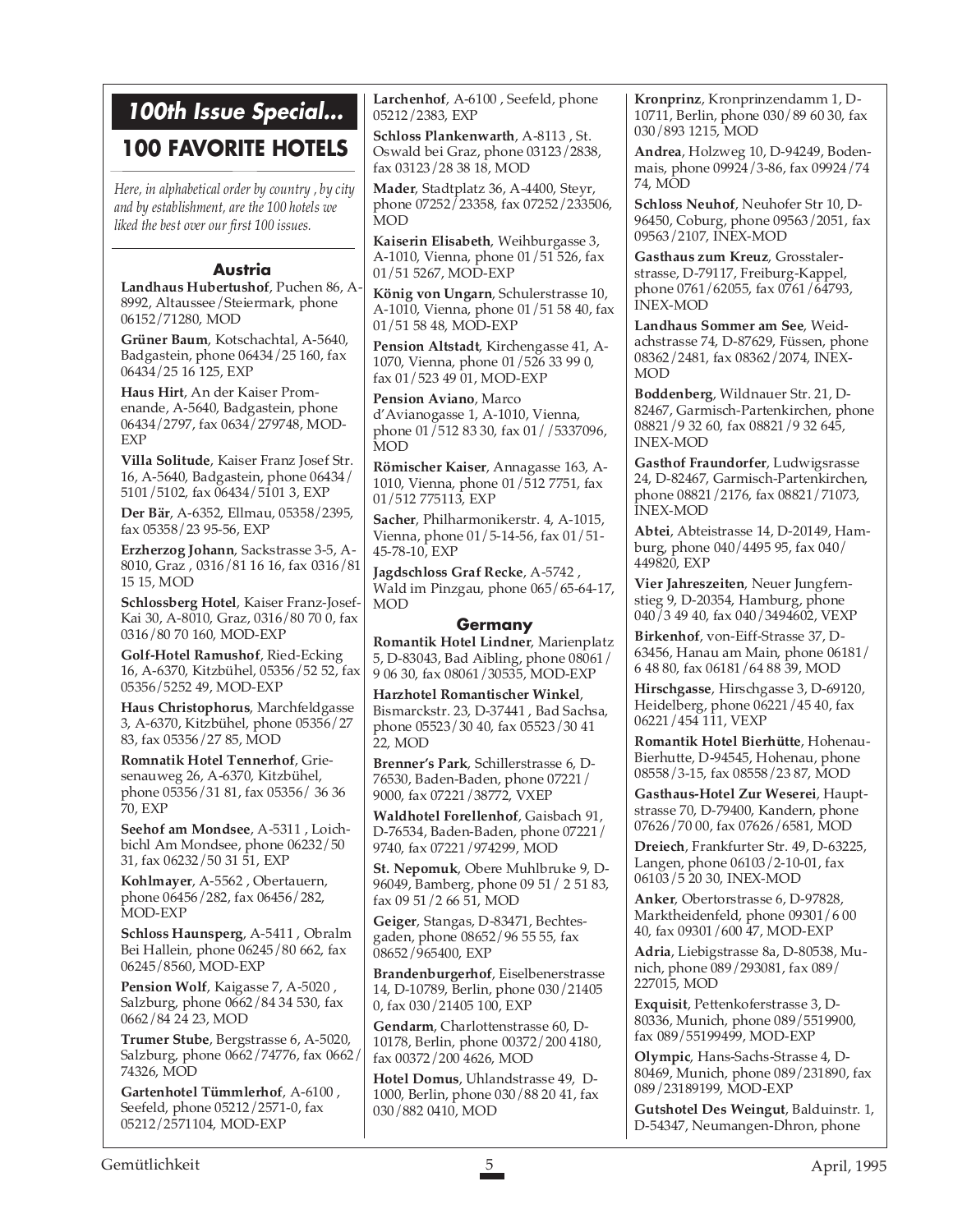06507/20-35, fax 06507/5644, MOD

**Rebenhof**, Weinstrasse 58, D-76534, Neuweier, phone 07223/20 43 78, fax 07223/52321, INEX-MOD

**Weinhaus Steichele**, Knorrstrasse 2, D-90402, Nürnberg, phone 0911/20 43 78, fax 0911/221 914, MOD

**Kneippkurhaus Christliches Hospiz**, Ludwigstrasse 37-41a, D-87561, Oberstdorf, phone 08322/701-0, fax 08322/701 516, EXP

Wald Und Schlosshotel Friedrichsruhe, D-74639, Öhringen, phone 07941/6 08 70, fax 07941/61 46 8, EXP

**Hotel Bavaria**, Kienbergstr. 62, D-87459, Pfronten, phone 08363/90 20, fax 08363/68 15, MOD-EXP

**Dorer**, Franz-Schubert Str. 20, D-78141, Schönwald, phone 07722/9 50 50, fax 07722/9 50 530, MOD

**Pension Heim**, Aufmberg 8, D-87637, Seeg, phone 08364/642, fax 08364/10 51, INEX

**Schloss Spangenberg**, D-34286 , Spangenberg, phone 05663/8-66, fax 05663/ 75 67, MOD-EXP

**Benen Diken Hof**, Suederstrasse, D-25980, Sylt Ost, phone 04651/3 10 35, fax 04651/358 35, EXP

**Stadt Hamburg**, Strandstrasse 2, D-25980, Sylt/Westerland, phone 04651/ 85 80, fax 04651/858220, EXP

**Petrisberg**, Sickingenstr. 11, D-54292, Trier, phone  $0651/4$ -11-81, INEX-MOD

**Feiler**, Oberer Markt 4, D-91346, Wiesenttal, phone 09196/9 29 50, fax 09196/362, MOD-EXP

**Gasthof zur Stadt Mainz**, Semmelstrasse 39, D-8700, Würzburg, phone 0931/53155, fax 0931/58510, MOD-EXP

#### **Switzerland**

**Hecht**, CH-9050, Appenzell, phone 071/871026, fax 071/871047, MOD

**Albergo Giardino**, CH-6612, Ascona, phone 093/35 01 01, fax 093/36 10 94, EXP

**Schlossli Bottighofen**, CH-8598, Bottighofen, phone 072/75 12 75, fax 072/75 15 40, MOD-EXP

**Grandhotel Giessbach**, CH-3855, Brienz, phone 036/513535, fax 036/ 513707, MOD-EXP

**Albergo Gardenia**, Via Valle, CH-6987, Caslano, phone 091/711716, fax 091/ 712642, EXP

**Hostellerie Bon Accueill**, CH-1837 , Chateaux d' Oex, phone 029/4-63-20, fax 029/4 5126, MOD-EXP

**L'Auberge De Chernex**, CH-1822 ,

Chernex, phone 021/964-41-91, fax 021/964 68 57, INEX-MOD

**La Cigogne**, 17 Pl. Longemalle, CH-1204, Geneva, phone 022/21 42 42, fax 022/21 40 65, EXP

**Victoria**, CH-1823 , Glion-sur-Montreux, phone 021/963-31-31, fax 021/ 963 31 15, EXP

**Romantik Hotel Krone**, Seestrasse 11, CH-8274, Gottlieben, phone 072/69 23 23, fax 072/69 24 56, MOD-EXP

**Le Grand Chalet**, CH-3780, Gstaad, phone 030/8 32 52, fax 030/4 44 15, EXP

**Victoria Jungfrau**, CH -3800, Interlaken, phone 036/271111, fax 036/273737, VEXP

**Chalet du Lac**, CH-3807 , Iseltwald, phone 036/45-11-12, fax 036/45 11 44, MOD

**Waldhotel Doldenhorn**, CH-3718, Kandersteg, phone 033/751818, fax 033/751828, MOD-EXP

**Chesa Grischuna**, CH-7250 , Klosters, phone 081/692222, fax 081/692225, EXP

**Walserhof**, CH-7250 , Klosters, phone 081/69 42 42, fax 081/69 1437, EXP

**Hirschen**, CH-3550 , Langnau im Emmental, phone 035/2-15-17, fax 035/ 256 23, INEX-MOD

**Beau-Rivage Palace**, CH-1000, Lausanne, phone 021/613 33 33, fax 021/ 613 33 34, VEXP

**La Residence**, 15 Place du Port, CH-1000, Lausanne, phone 021/617 7711, fax 021/617 06 67, EXP

**Les Sources Des Alps**, Loche-Les-Bains, CH-3954 , Leukerbad, phone 027-62-11-51, fax 027-61-35-33, VEXP

**Le Beaufort**, 1, Esplanade du Mont Blanc, CH-2000, Neuchâtel, phone 038/24 00 24, fax 038/24 78 94, EXP

**Kronenhof**, CH-7504, Pontresina, phone 082/6 01 11, fax 082/6 60 66, EXP

**Schlosshotel Chastè**, CH-7553, Scuol-Tarasp, phone 081/864 1775, fax 081/ 864 9970, MOD-EXP

**Einstein**, Berneggstrasse 2, CH-9002, St. Gallen, phone 071/20 00 33, fax 071/ 23 54 74, MOD-EXP

**Hostellerie du Debarcardere**, CH-1025, St.Sulpice, phone 021/691 57 47, fax 021/691 50 79, EXP

**Rheinfels**, CH-8260, Stein am Rhein, phone 054/41 21 44, fax 054/41 25 22, MOD

**Rosalp**, CH-1936 , Verbier, phone

026/31 63 23, fax 026/31 10 59, EXP

**L'Ermitage**, CH-1134, Vufflens-le-Château, phone 021/802 2191, fax 021/ 802 2240, EXP

**Regina**, CH-3823, Wengen, phone 036/55 15 12, fax 036/55 15 74, EXP

**Alpenrose**, CH-9658, Wildhaus (Obertoggenburg), phone 074/52121, fax 074/51052, MOD

**Gasthof zum Löwen**, Engisteinstrasse 3, CH-3076, Worb bei Bern, phone 031/839 23 03, fax 031/839 58 77, MOD

**Florhof**, Florhohgasse 4, CH-8001 , Zürich, phone 01/261 44 70, fax 01/261 46 11, EXP

**Savoy Baur en Ville**, Am Paradeplatz, CH-8022 , Zürich, phone 01/211-53-60, fax 01/221-14-67, EXP

### *L'ERMITAGE*

*Continued from page 1*

nights at L'Ermitage, the restaurant and hotel of Bernard and Ruth Ravet, this splendid tableau is a fitting gateway.

A few hundred yards beyond the fortress, in a house once used by the castle's servants, is the Ravet compound. This old farm building's premises are now a mecca for foodloving film stars, captains of industry and anyone else who can afford L'Ermitage's magnificent cuisine, wine cellar and hospitality. Be assured that all who come here bring thick stacks of M. de Saussure's likeness.

If you choose to pay the freight, a weekend, an overnight or even just a lunch, will be a memorable experience.

Not since we reported on **Les Sources Des Alpes** (Aug. '89) have we found a small, country hotel and restaurant that offers such across-theboard excellence. L'Ermitage delivers the whole package: idyllic location, beautiful grounds, superb food, personal service, wonderful guestrooms and great charm.

Arriving by car in the middle of lunch, we parked in the graveled lot, grabbed our bags and headed toward reception. We hadn't gone five steps before we were met, relieved of our luggage and immediately shown to a corner room, Number two, on the first floor of an annex which contains all nine guest rooms.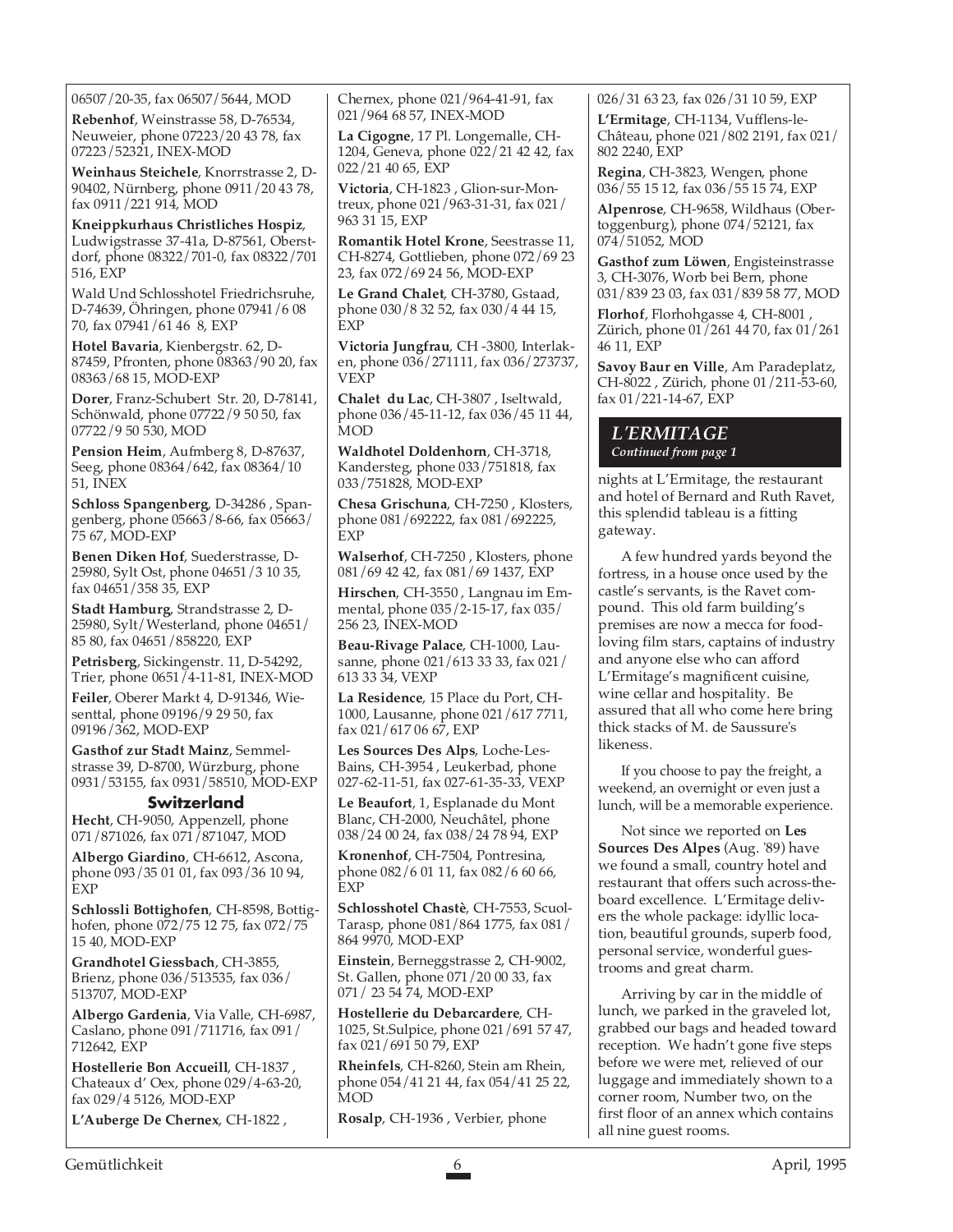Number two's best feature is its bed; a single, large mattress, probably queen-sized, soft without being mushy or saggy, and equipped with three hefty, down pillows and a long headroll positioned against the headboard. The latter is perfect for reading in bed. One sleeps between luxurious sheets covered by a wool blanket and a down comforter. We cannot recall a better bed in Europe.

One window in Number two overlooks the garden and the main house's terrace where meals are often served in summer; the other affords a view into the first-floor kitchen, where, from early morning to very late at night, uniformed Ravet minions slice and dice their way to culinary fame. The bathroom, which also has a window, is equipped with a double sink and both shower *and* tub. The toilet is separate from this room.

Like most affluent villages, Vufflens at night is very quiet. The only sounds we heard were from the beloved Ravet ducks. (L'Ermitage seems to be the Swiss version of Ducks Unlimited. They are everywhere: on the menu, splashing in the pond, in pictures and displayed in the hotel's boutique, even your room key comes linked to a fist-sized, wooden duck.)

We inspected several other rooms in the hotel and found them equally comfortable. We especially liked the spacious balconies of the first floor doubles, which are perfect for breakfast.

In Europe, hotels with charming settings, buildings and furnishings abound. L'Ermitage backs its charm with service that is faultless and friendly.

M. Ravet himself is a gracious, if somewhat retiring, host. His wife Ruth is equally friendly but does not speak English (try your German). Genius is said to be 10% brains and 90% hard work. M. Ravet definitely qualifies in the hard work category. Based on what we saw over three days, the man is a dynamo. In addition to cooking at both lunch and dinner, he personally bakes all the hotel's breads in a wood-fired brick

oven. (Bakers as you know are early risers, and when we were guests in the hotel M. Ravet was still in the kitchen at midnight.) Whether or not he also tends the L'Ermitage's flower, herb and vegetable gardens we can't say, but we did spot him one early morning with a box of plantings digging away in a flowerbed. He also — along with Christian Martray, the hotel's bright and engaging young sommelier — chooses the wines for the hotel's 30,000-bottle cellar.

#### **The Restaurant**

Guests are first seated in the antique-filled salon on the ground floor, offered an aperitif (12 Sfr. for a glass of Chasselas made especially for M. Ravet to 20 Sfr. for a flute of champagne) and presented with the menu. One of several formally dressed young waiters are available for menu consultation and one of them, or Mme. Ravet, takes your order.

After a few minutes your party is invited upstairs to the dining room. We went via the operating-roomclean kitchen where approximately a dozen men in white chef's gear with red toques furiously chopped, kneaded, blended, sliced and sauteed under the watchful eye of M. Ravet himself, who nodded and smiled as we passed through; the only person in the kitchen who had the time to acknowledge our presence. Though all were working flat-out, barely under control, the scene was perfectly ordered, unmarred by dirty dishes, utensils or spilled puddles of sauce or stray ingredients.

There were perhaps 30 diners at large tables, well-spaced over two high-ceilinged rooms adjoined by a wide pass-through. The entire process from aperitif to final *bonbon* took over three hours. There is one sitting and we didn't finish until after 11:30 p.m.

As you may already have surmised, L'Ermitage is expensive. The restaurant more so than the hotel. Only a serious "foodie," or someone not worried about the cost of things, will be comfortable spending the money it takes to dine at the Ravet table.

The "A" menu, *La Saga Des Gourmandises,* is seven courses, not including a selection of candies at the end and the delectable little warm-up plate of "kisses from the kitchen" that is brought for nibbling while perusing the menu, and costs a cool 170 Sfr. (\$150) per person. Our choice was one step down, *Le Panier de Saint-Fortunat*, another multi-course adventure — again, including the starting and finishing delicacies — for 115 Sfr. (\$102); that is unless one chooses *foies gras* or caviar as a first course. In that case the numbers are 135 Sfr. (\$119) and 150 Sfr. (\$133) respectively.

We were so busy enjoying the food, our own conversation, and the wonderful mood and aura of the room that we lost count of the courses. The menu says five but there seemed to be more. Perhaps most memorable among them were small rounds of duck and goose liver *paté ,* so smooth, so subtle and so absolutely delicious they beggar description at least by this writer. The duck, particularly, which had a slightly smoky flavor, was off the chart. We were somewhat surprised when M. Martray, the sommelier, suggested sauterne — traditionally a dessert wine — with this course, but it was an inspired pairing.

There was a small piece of *char*, a white lake fish, bathed in a warm broth flavored with chervil, and surrounded by tiny bits of morel mushroom, tomato and wispy asparagus tips. Next came a marinated, spit-roasted duckling from Bresse and after that the magnificent cheese cart, offering perhaps 25 or 30 choices from France and Switzerland. Just when it seemed we could do no more, revival came in the form of fruity and refreshing house-made sorbets, the opening round in a series of sweet dishes. Now, two weeks after the meal, these desserts are just a blur of remembered tastes: fresh strawberries and rhubarb, flaky pastry, thick cream, honey, mocca, caramel and, of course, chocolate. The ingredients sound ordinary, but in the hands of the brilliant Ravet team they are shaped into things celestial.

The service was, in a word, perfect. Each course arrived at just the *Continued on page 8…*